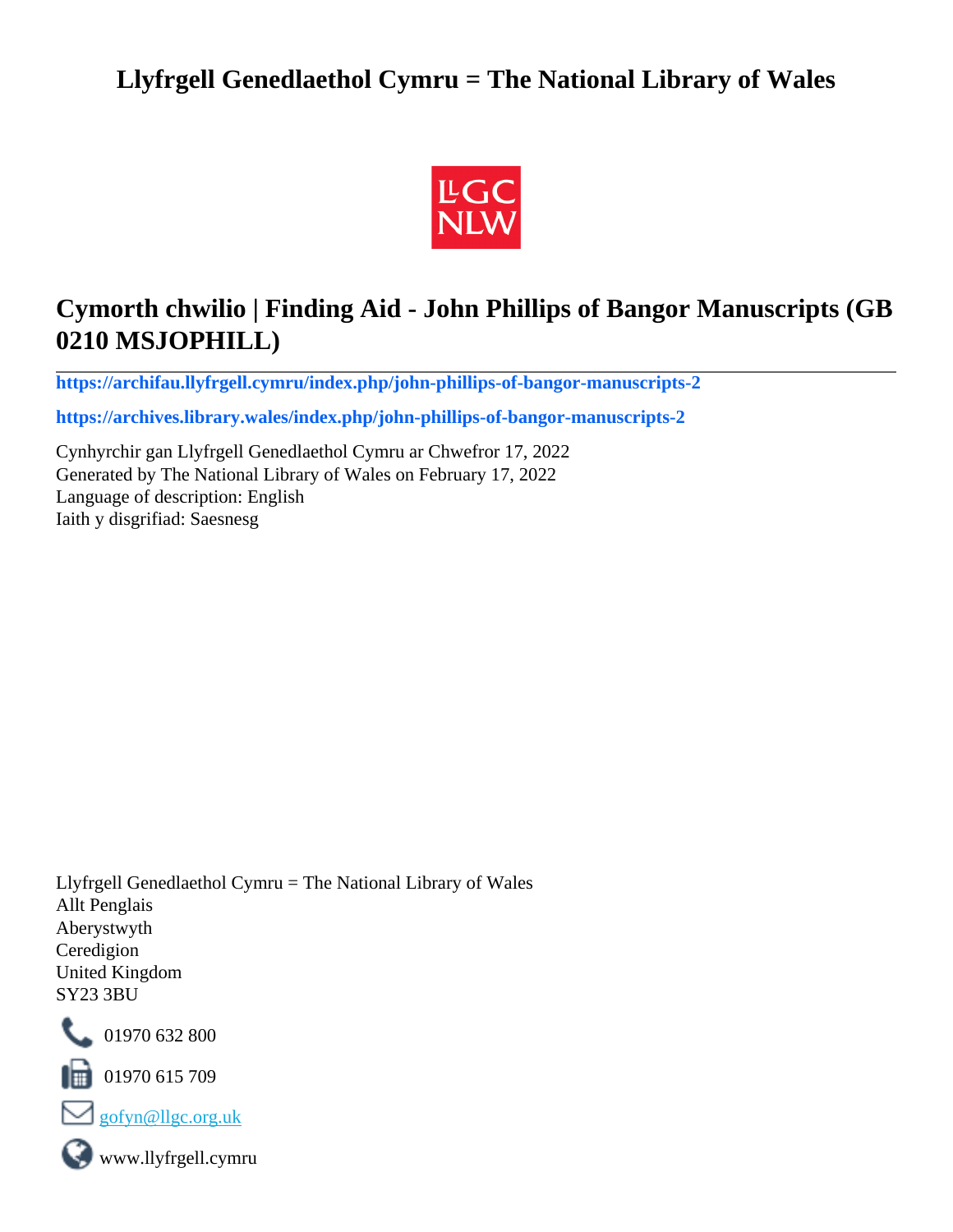# **Tabl cynnwys | Table of contents**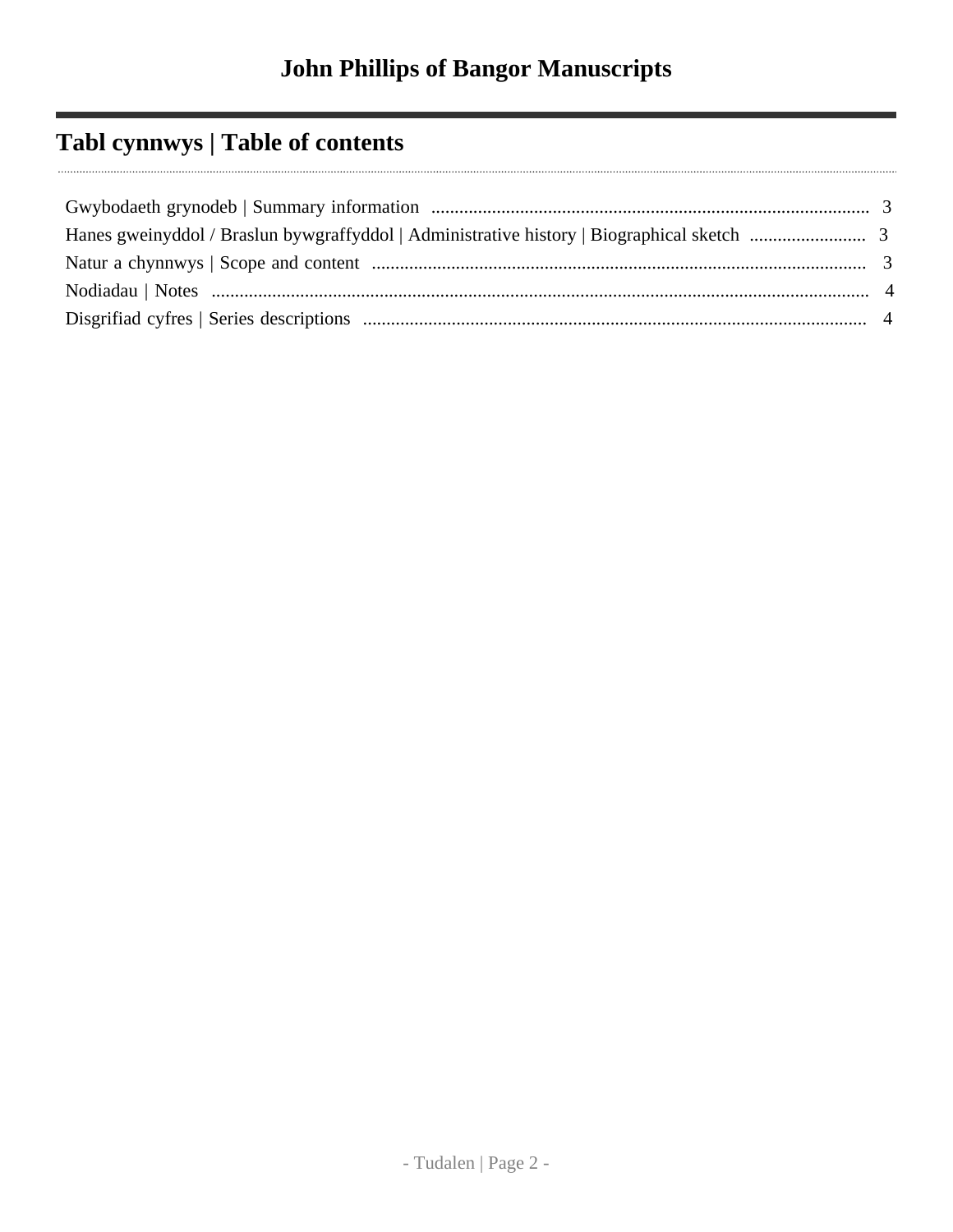### <span id="page-2-0"></span>**Crynodeb o wybodaeth | Summary of information**

| <b>Lleoliad   Repository:</b>                                                       | Llyfrgell Genedlaethol Cymru $=$ The National Library of Wales |  |  |
|-------------------------------------------------------------------------------------|----------------------------------------------------------------|--|--|
| <b>Teitl   Title:</b>                                                               | John Phillips of Bangor Manuscripts                            |  |  |
| Cod cyfeirnod  <br><b>Reference code:</b>                                           | GB 0210 MSJOPHILL                                              |  |  |
| Virtua system control<br>number [alternative]:                                      | vtls004369895                                                  |  |  |
| <b>GEAC</b> system control<br>number [alternative]:                                 | (WIAbNL)0000369895                                             |  |  |
| <b>Dyddiad</b>   Date:                                                              | [1830] x [1999] (dyddiad creu $\vert$ date of creation)        |  |  |
| Disgrifiad ffisegol  <br><b>Physical description:</b>                               | 7 vols                                                         |  |  |
| Lleoliad ffisegol  <br><b>Physical location:</b>                                    | ARCH/MSS (GB0210)                                              |  |  |
| <b>Iaith   Language:</b>                                                            | Welsh                                                          |  |  |
| <b>Iaith   Language:</b>                                                            | English                                                        |  |  |
| Dyddiadau creu,<br>golygu a dileu   Dates<br>of creation, revision<br>and deletion: | August 2005.                                                   |  |  |

## <span id="page-2-1"></span>**Hanes gweinyddol / Braslun bywgraffyddol | Administrative history | Biographical sketch**

#### **Nodyn | Note**

John Phillips (1810-1867), born at Pontrhydfendigaid, Cardiganshire, was a Calvinistic Methodist minister and the first Principal of the Bangor Normal College.

## <span id="page-2-2"></span>**Natur a chynnwys | Scope and content**

A collection relating to the life and work of John Phillips. They include a biography, sermons, correspondence and diaries.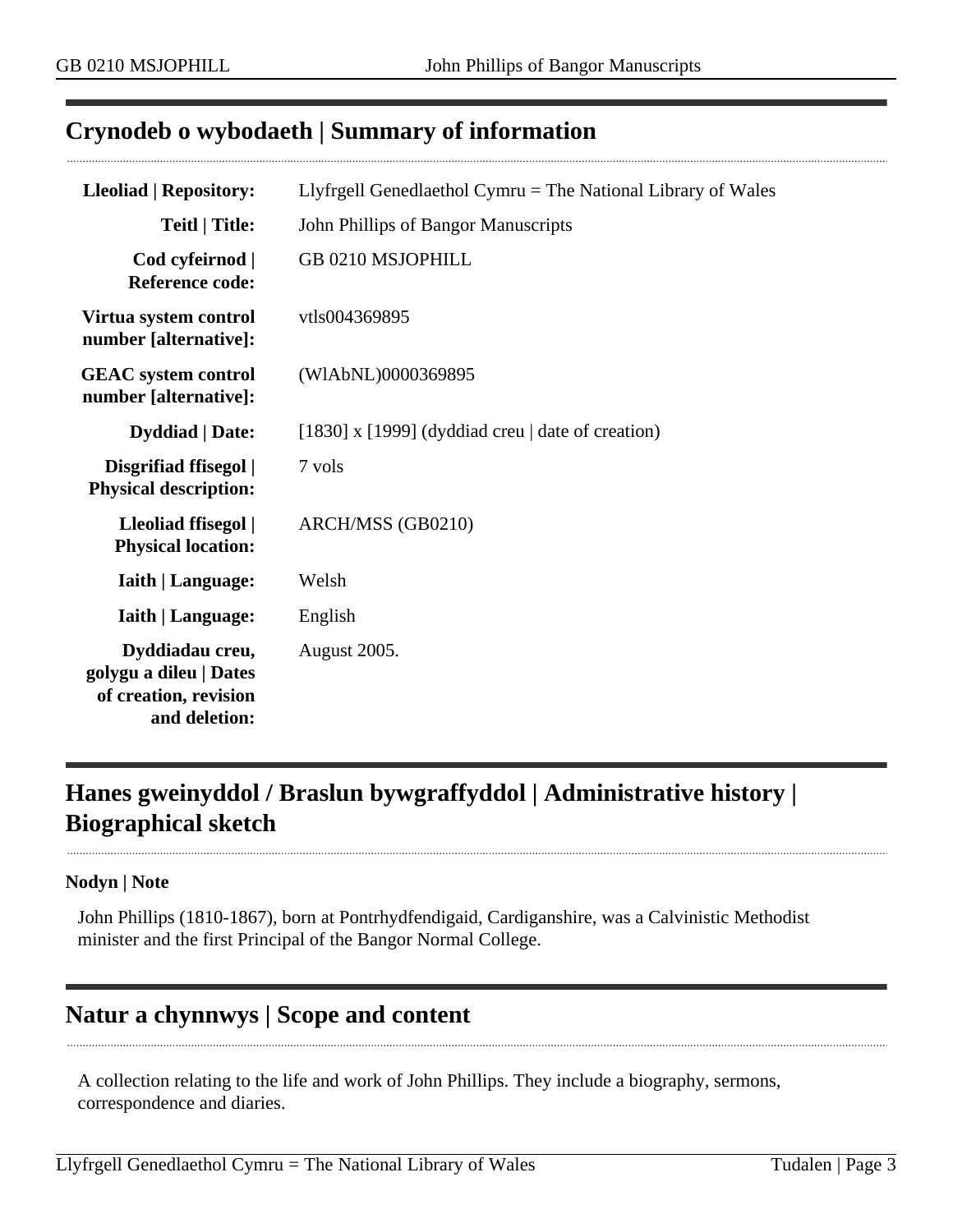## <span id="page-3-0"></span>**Nodiadau | Notes**

### **Nodiadau teitl | Title notes**

#### **Trefniant | Arrangement**

Arranged according to NLW MSS reference numbers: NLW MSS 4254-4256, 5479-5482.

#### **Cyfyngiadau ar fynediad | Restrictions on access**

Readers consulting modern papers in the National Library of Wales are required to sign the 'Modern papers - data protection' form.

#### **Rhestrau cymorth | Finding aids**

Descriptions for MSS 4254-4256 are also available in the Handlist of Manuscripts in the National Library of Wales, Volume I (Aberystwyth, 1943) and for MSS 5479-5482 in Handlist of Manuscripts in the National Library of Wales, Volume II (Aberystwyth, 1951).

### **Disgrifiadau deunydd | Related material**

For other John Phillips manuscripts see NLW MSS 7825, 7827-8, 7830-1, which are entered under the H. Jones Davies collection of manuscripts as H. Jones Davies 10, 12-13, and 15-16. Another John Phillips manuscript is NLW MS 12678.

#### **Nodiadau eraill | Other notes**

## <span id="page-3-1"></span>**Disgrifiad cyfres | Series descriptions**

| Cod cyfeirnod       | Teitl   Title                                                                                                                                | Dyddiadau   Dates | Disgrifiad ffisegol   Physical |
|---------------------|----------------------------------------------------------------------------------------------------------------------------------------------|-------------------|--------------------------------|
| Reference code      |                                                                                                                                              |                   | description                    |
| <b>NLW MS 4254A</b> | <b>File - Notebook and diary</b>                                                                                                             | 1833-1836         |                                |
| vtls004364982       |                                                                                                                                              |                   |                                |
| (WIAbNL)0000364982  |                                                                                                                                              |                   |                                |
|                     | Natur a chynnwys / Scope and content:                                                                                                        |                   |                                |
|                     | A notebook and diary, 1833-1836, kept by Phillips when he was a student at Edinburgh and when he<br>became a Calvinistic Methodist minister. |                   |                                |
|                     | Nodyn / Note [generalNote]:                                                                                                                  |                   |                                |
|                     | Preferred citation: NLW MS 4254A                                                                                                             |                   |                                |
|                     | Lleoliad ffisegol   Physical location:                                                                                                       |                   |                                |
|                     | ARCH/MSS (GB0210)                                                                                                                            |                   |                                |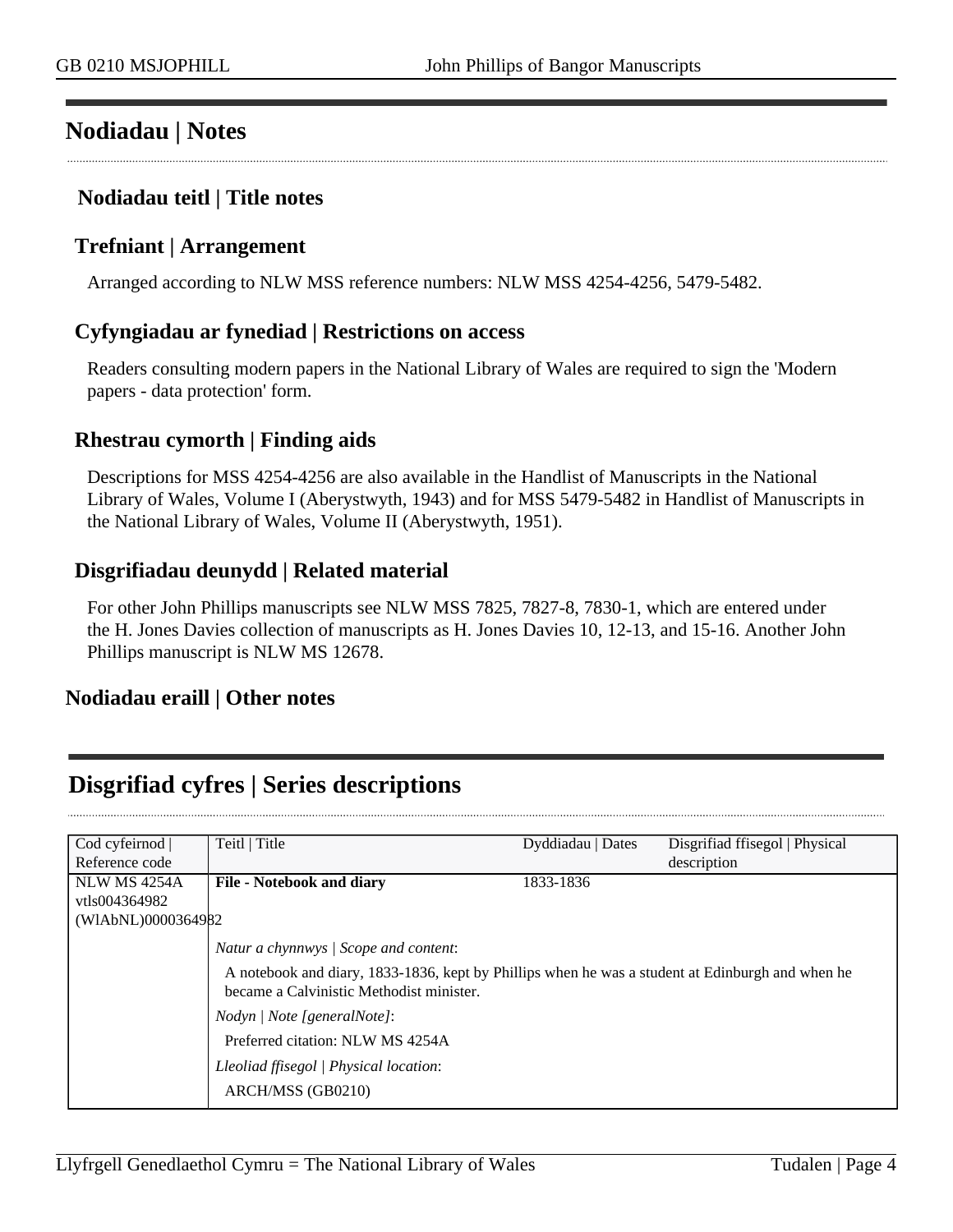| NLW MS 4255A                        | <b>File - Bangor Normal College subscription</b><br>1856-1862                                                                                                                            |
|-------------------------------------|------------------------------------------------------------------------------------------------------------------------------------------------------------------------------------------|
| vtls004364991                       | books                                                                                                                                                                                    |
| (WIAbNL)0000364991                  |                                                                                                                                                                                          |
|                                     | Natur a chynnwys / Scope and content:                                                                                                                                                    |
|                                     | Two notebooks, 1856-1862, kept by Phillips to record subscriptions and names of subscribers towards<br><b>Bangor Normal College.</b>                                                     |
|                                     | Nodyn   Note [generalNote]:                                                                                                                                                              |
|                                     | Preferred citation: NLW MS 4255A                                                                                                                                                         |
|                                     | Lleoliad ffisegol   Physical location:                                                                                                                                                   |
|                                     | ARCH/MSS (GB0210)                                                                                                                                                                        |
| NLW MS 4256C                        | <b>File - Journal</b><br>1851-1864                                                                                                                                                       |
| vtls004364993                       |                                                                                                                                                                                          |
| (WIAbNL)0000364993                  |                                                                                                                                                                                          |
|                                     | Natur a chynnwys / Scope and content:                                                                                                                                                    |
|                                     | A journal kept by Phillips, July 1851 to December 1864, to record the dates and places of meetings<br>attended or arranged by him in connection with his work for Bangor Normal College. |
|                                     | Nodyn   Note [generalNote]:                                                                                                                                                              |
|                                     | Preferred citation: NLW MS 4256C                                                                                                                                                         |
|                                     | Lleoliad ffisegol   Physical location:                                                                                                                                                   |
|                                     | ARCH/MSS (GB0210)                                                                                                                                                                        |
| <b>NLW MS 5479E</b>                 | File - Bywgraffiad<br>20 cent.                                                                                                                                                           |
| vtls004369898                       |                                                                                                                                                                                          |
| (WIAbNL)0000369898                  |                                                                                                                                                                                          |
|                                     | Crëwr   Creator:                                                                                                                                                                         |
|                                     | Griffiths, G., Whitchurch, Cardiff                                                                                                                                                       |
|                                     | Natur a chynnwys / Scope and content:                                                                                                                                                    |
|                                     | A biography of Phillips compiled by G. Griffiths, Whitchurch, Cardiff, and entitled 'Notes on the Life of<br>the Rev. John Phillips, Bangor. Collected from different Sources'.          |
|                                     | Nodyn   Note [generalNote]:                                                                                                                                                              |
|                                     | Formerly known as John Phillips 1.                                                                                                                                                       |
|                                     | Nodyn   Note [generalNote]:                                                                                                                                                              |
|                                     | Preferred citation: NLW MS 5479E                                                                                                                                                         |
|                                     | Lleoliad ffisegol   Physical location:                                                                                                                                                   |
|                                     | ARCH/MSS (GB0210)                                                                                                                                                                        |
| NLW MS 5480A                        | File - Pregethau<br>$[1830]$ x $[1867]$                                                                                                                                                  |
| vtls004369899<br>(WIAbNL)0000369899 |                                                                                                                                                                                          |
|                                     | Natur a chynnwys / Scope and content:                                                                                                                                                    |
|                                     | Outlines of sermons, notes on astronomy, miscellaneous extracts, etc. by Phillips.                                                                                                       |
|                                     | Nodyn   Note [generalNote]:                                                                                                                                                              |
|                                     | Formerly known as John Phillips 2.                                                                                                                                                       |
|                                     | Nodyn   Note [generalNote]:                                                                                                                                                              |
|                                     | Preferred citation: NLW MS 5480A                                                                                                                                                         |
|                                     | Lleoliad ffisegol   Physical location:                                                                                                                                                   |